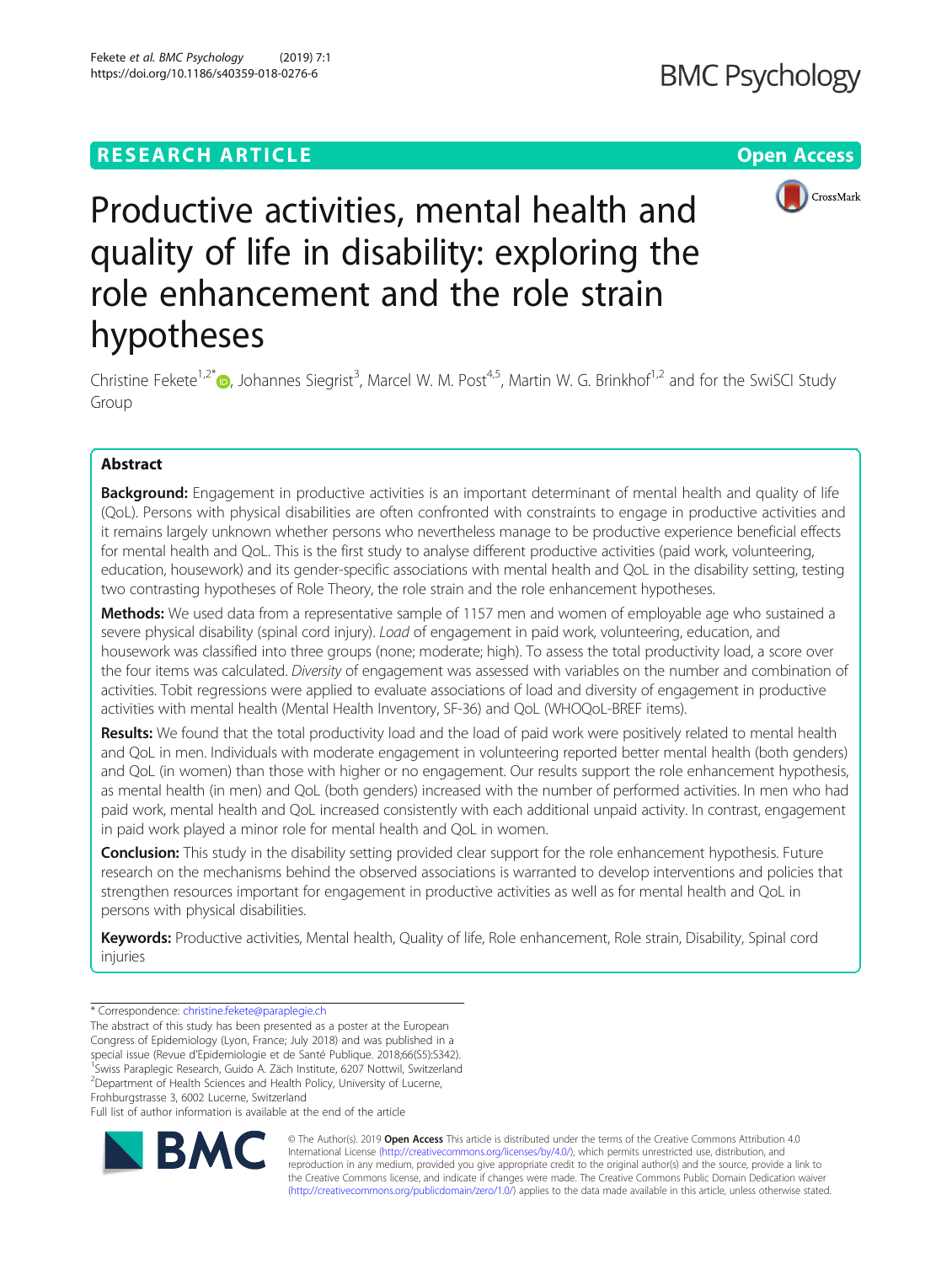# Background

Engagement in productive activities is an important determinant of mental health and quality of life (QoL)  $[1-4]$  $[1-4]$  $[1-4]$  $[1-4]$ . Evidence suggests that engagement in activities such as paid work, housework, volunteering or education provides opportunities for the fulfilment of basic human needs [\[5](#page-11-0)] that are essential for the maintainance of mental health and QoL [[6\]](#page-11-0). Basic needs include feelings of belonging and social affiliation [[7](#page-11-0)], development and maintenance of skills and competences [[6,](#page-11-0) [8\]](#page-11-0), and recognition and appreciation from significant others [\[9,](#page-11-0) [10\]](#page-11-0). Conversely, such basic needs may remain unfulfilled if people are deprived from engagement in productive activities. Consequences from unmet needs may be social exclusion [\[11](#page-11-0)], lack of autonomy [\[12](#page-11-0)] and social reward deficiency [[13\]](#page-11-0), which negatively affect mental health and QoL.

Role Theory provides two contrasting postulates for the link between engagement in a diversity of productive activities and health, namely the role enhancement and the role strain hypotheses. The role enhancement hypothesis states that the simultaneous availability of different roles and distinct role combinations through a diversity of role engagements is likely to strengthen personal need fulfilment [\[14\]](#page-11-0). Engagement in diverse roles leads to a broad range of interactions with others that may offer sources for socio-emotional support [\[15\]](#page-11-0) and different types of rewards [\[16](#page-11-0)], which in turn positively affect mental health and QoL. In contrast, the role strain hypothesis states that engagement in diverse roles may result in role overload and burden as different obligations hinder successful role performance [\[17\]](#page-11-0). Unfulfilled role obligations may elicit stress reactions that negatively affect mental health and QoL. The two hypotheses of productive activities and their associations with mental health and QoL have been studied in general populations only [[1](#page-11-0)-[4](#page-11-0), [14](#page-11-0), [18](#page-11-0), [19\]](#page-11-0). Results of these studies were inconclusive, which may be related to variations in constraints on productive activities across study populations, for instance variation in functional capacity of study participants or differences in labour market accessibility.

In this study, we tested the two contrasting hypotheses of Role Theory in the context of physical disability.

Populations with varying degrees of functional capacity typically show heterogeneous levels of engagement in productive activities. Depending on the functional capacity, persons with physical disabilities are confronted with varying constraints on time, resources and opportunities to engage in productive activities, most obviously with regard to paid work [[20\]](#page-11-0). More specifically, persons with physical disabilities are often forced to reduce the amount of productive activities and are likely to spend higher energy efforts to meet role demands. Based on the within-sample variation in functional capacity and resulting constraints on engagement, we expect that the associations between load and diversity of productive activities and mental health or QoL are more pronounced in populations with physical disabilities than in general populations (Fig. 1). Whether these barriers negatively impact on mental health and QoL or whether individuals who manage to overcome constraints and are able to engage in productive activities profit from beneficial effects remains to be tested [\[21](#page-11-0), [22](#page-11-0)].

The overall objective of this study is therefore to investigate the associations of engagement in productive activities with mental health and QoL in a population-based sample of men and women with a physical disability in the employable age. Spinal cord injury (SCI) may offer an informative case to assess these associations in-depth, as this condition is characterised by varying degrees of functional capacity, depending on the injury severity. An SCI is a damage to the spinal cord of traumatic or non-traumatic origin that causes a total or partial loss of sensation and movement below the lesion level. Given their pronounced functional limitations, persons with SCI often face environmental barriers to engagement in productive activities, such as inaccessible infrastructure or negative attitudes [[23](#page-11-0)–[25\]](#page-11-0). While figures on engagement in unpaid productive activities in SCI are widely lacking, participation in paid work in persons with SCI is well described. The average global employment rate is estimated at 37% [\[26](#page-11-0)], with considerable variations between countries, ranging from 11.5% to 74% [\[27](#page-11-0)]. Findings for SCI populations may also apply to other types of physical disabilities,

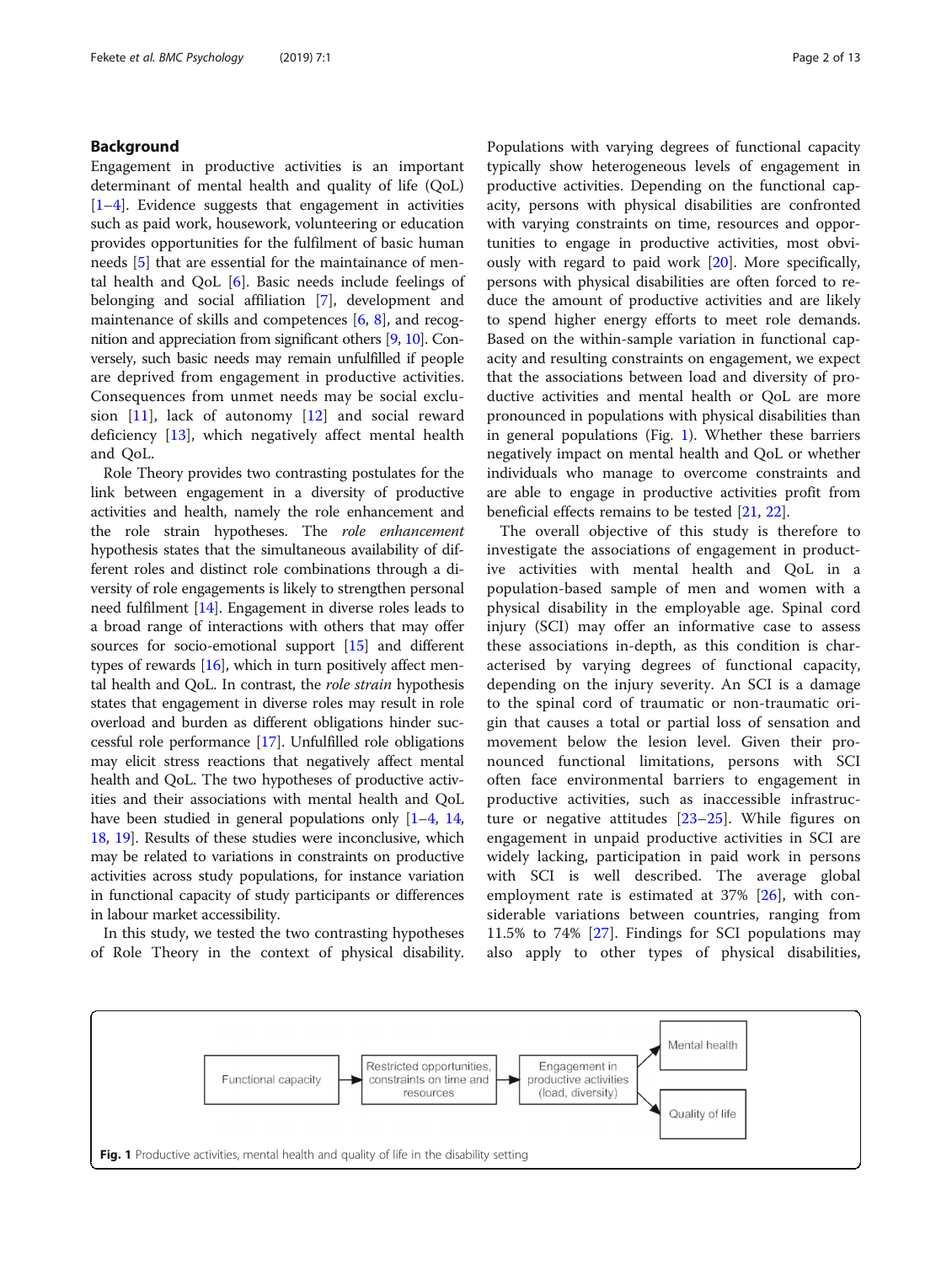specifically those characterize by mobility limitations and dependency [\[28](#page-11-0)].

The specific aims of this study are 1) to investigate the association of load of engagement in four different types of productive activities with mental health and QoL and 2) to explore two contrasting hypotheses, the role enhancement and the role strain hypothesis, by investigating the association of engagement in a diversity of productive activities with mental health and QoL in persons with a physical disability. The positive association of diversity in productive activities and mental health and QoL would support the role enhancement hypothesis, while a negative association would lend support to the role strain hypothesis. Given traditional gender roles and gender-specific occupational experiences and qualifications [[29](#page-11-0)–[31\]](#page-11-0), engagement in productive activities varies substantially by gender [\[24](#page-11-0), [32](#page-11-0)]. For example, there are substantial gender differences in the prevalence and subjective importance of paid and unpaid productive engagement, supporting the importance to perform separate analysis for men and women.

# Methods

#### Design

We analysed cross-sectional data from the population-based community survey of the Swiss Spinal Cord Injury Cohort Study (SwiSCI) [\[33](#page-11-0)]. The SwiSCI survey is the largest European survey on persons with SCI to date, and was conducted between late 2011 and early 2013. Data were collected by paper-pencil or online questionnaire, and in special cases, telephone interviews [[34,](#page-11-0) [35\]](#page-11-0). After a written invitation, up to two written reminders and a telephone call were implemented to maximize response rates. Further details on study design, recruitment procedures and reminder management are given elsewhere [[34](#page-11-0), [35](#page-11-0)].

This study has been approved by the Medical Ethical Committee of the Canton Lucerne, Switzerland (document 11,042), and subsequently by the Ethics Committees of all other involved Swiss cantons, namely Basel (document 306/11) and Valais (document 042/11). In addition, the study protocol has been approved by the Steering Committee of the SwiSCI study and all participants have signed a written consent form.

### Sampling frame and study participants

The SwiSCI community survey included Swiss residents with a traumatic or non-traumatic SCI aged over 16 years. Exclusion criteria were congenital conditions leading to SCI, new SCI in the context of palliative care, neurodegenerative disorders, and Guillain-Barré syndrome. Given the lack of a central registry covering all persons with SCI in Switzerland, the SwiSCI population was recruited through the national association for persons with SCI (Swiss Paraplegic Association), three specialized SCI-rehabilitation centers, and a SCI-specific home care institution [[33](#page-11-0)]. Of 3144 eligible persons, 1549 completed the first two questionnaires relevant for this study (cumulative response rate 49.3%). We found minimal response bias in relation to key characteristics such as gender, age and lesion severity, indicating that the SwiSCI sample good representation of the sampling frame [[34\]](#page-11-0). The sample of the present study was restricted to 1198 persons in employable age. The lower age limit of 16 years was defined by the inclusion criteria of the study and the fact that many adolescents start an apprenticeship at the age of 16, which is to be considered as first paid employment. The upper age limit was defined by the legal age of employment in Switzerland (< 65 for men, < 64 for women). We only included men and women in employable age for whom information on mental health and QoL was available  $(n = 1157)$ . Further details on recruitment outcomes, participation rates, and non-response bias in the SwiSCI community survey 2012 can be found elsewhere [[34](#page-11-0), [35](#page-11-0)].

# Measures

The load of engagement in productive activities was assessed with the Utrecht Scale of Evaluation in Rehabilitation-Participation (USER-P), which consists of three subscales on participation frequency, restrictions, and satisfaction  $[36]$  $[36]$ . We used the USER-P frequency subscale that includes four items on the load of paid work, volunteering (activities in clubs, community institutions or other volunteering), education, and housework. The load of engagement was assessed with a six-point scale on ranges of hours per week (0; 1–8; 9– 16; 17–24; 25–35; > 35). To calculate the total productivity load, the categories on engagement load were coded as follows:  $0 = 0$  h;  $1 = 1-8$  h;  $2 = 9-16$  h;  $3 = 17-24$  h;  $4 = 25 - 35$  h; and  $5 = 35$  h. Based on this coding and in accordance with recommendations from the USER-P developers [[36\]](#page-11-0), we calculated a score ranging from 0 to 100 to assess the total productivity load (sum score of all productivity variables multiplied by 5). We categorized the total productivity load into distribution-based quartiles for analysis.

The response scales of the single items on load of engagement in productive activities were categorized into none, moderate, and high based on the response distributions. For paid work, moderate load was defined as 1– 16 h/week, high load as > 16 h/week. For volunteering, education and housework, moderate load was defined as 1–8 h/week, and high load as > 8 h/week.

Engagement in a diversity of productive activities was evaluated by variables on the number and the combination of different activities. Number of activities was assessed by simply adding the number of productive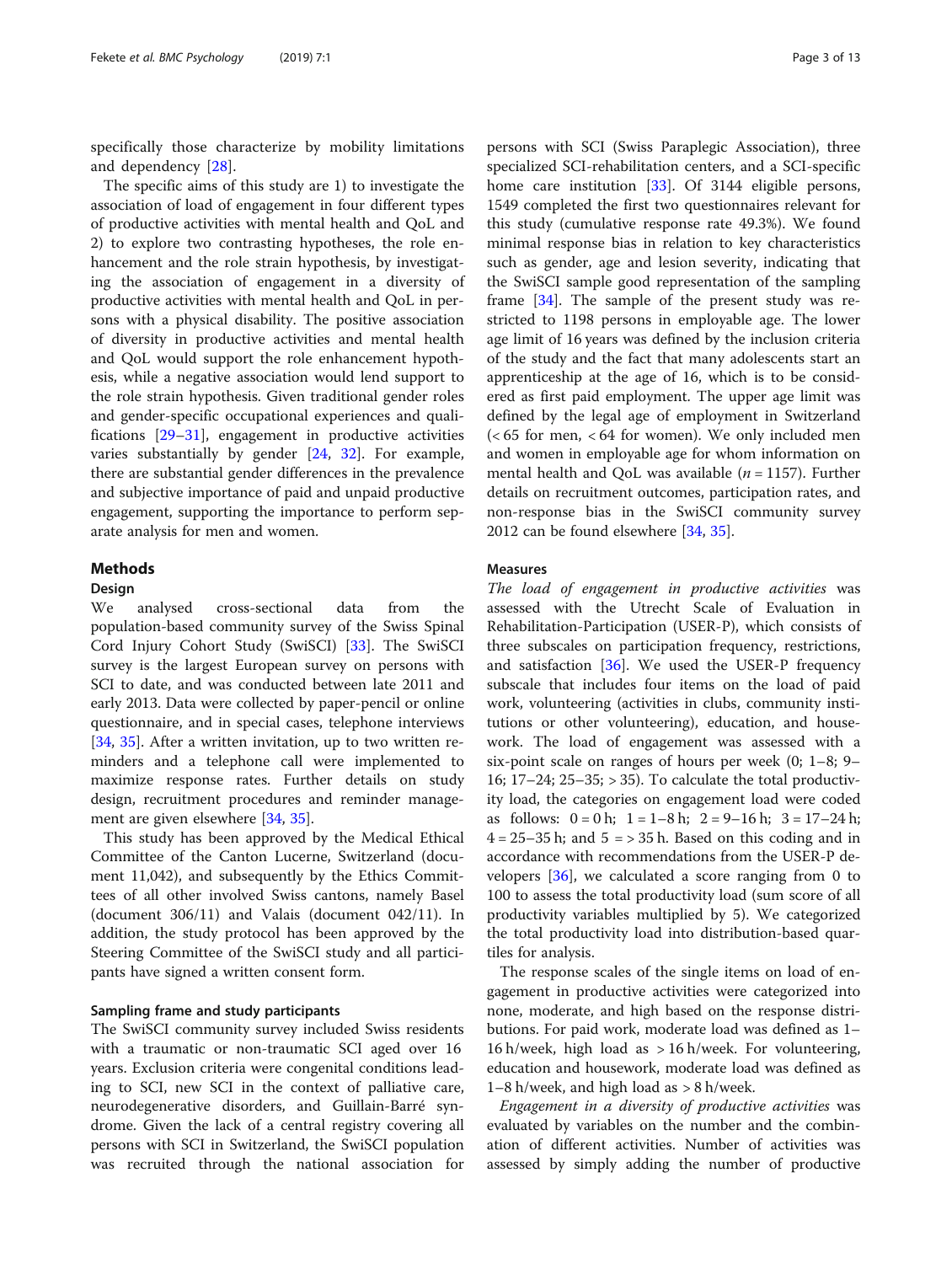activities in which a person was engaged in (0 'none of the activities' to 4 'all of the activities'). To reduce the amount of possible combinations of activities, it is conceptually meaningful to distinguish between paid and unpaid activities (housework, volunteering, education). Five mutually exclusive categories reflecting different combinations of paid and unpaid activities were defined: No or one productive activity; 2–3 unpaid activities; paid work and 1 unpaid activity; paid work and 2 unpaid activities; paid work and 3 unpaid activities. The category 'paid work only' was rare  $(n = 28)$  and thus not analyzed separately.

Mental health represents a multidimensional construct of disease orientated symptoms [\[37](#page-11-0)], whereas QoL is used as overall concept to describe the subjective appraisal of a persons' health, mood and satisfaction with life [\[38](#page-11-0)]. Mental health was assessed with the five-item Mental Health Inventory of the 36-item Short Form Health Survey (MHI-5 SF-36, version 1) [\[39\]](#page-11-0). The MHI-5 assesses the frequency of mood states in the past four weeks on a six-point scale. Its empirical validity and reliability is supported for SCI populations [\[40](#page-11-0)]. A sum score ranging from 0 to 100 was calculated according to established algorithms [\[41\]](#page-11-0), with higher scores indicating better mental health. Quality of life was assessed with five WHOQoL BREF items [[42](#page-11-0)]. The items assess people's perception of their overall QoL and satisfaction with health, social relationships, activities of daily living, and living conditions. Satisfactory psychometric properties have been demonstrated for SCI populations [\[43](#page-11-0)]. A sum score ranging from 0 to 20 was built over the five items, with higher scores indicating better QoL.

# Potential confounders

Given their established association with the ability to engage in productive activities as well as with mental health and QoL, sociodemographic (age, education, receipt of disability pension) and lesion characteristics (years since injury, level and completeness of lesion, aetiology) were included as potential confounders [[24,](#page-11-0) [44](#page-11-0), [45\]](#page-11-0). To obtain unbiased estimates of the associations, we additionally control for functional capacity [[45](#page-11-0)]. Besides level and completeness of lesion, we therefore included Rasch-based scores of the Spinal Cord Injury Independence Measure for Self-Report (SCIM-SR) [[46,](#page-11-0) [47](#page-11-0)] as indicator for functional independence. Acute health conditions were measured with a 14-item scale on the frequency and severity of common SCI-related health conditions (e.g., spasticity, urinary tract infections, pain, sleep problems). These health conditions were not included as confounders into analysis as we cannot test whether their occurrence leads to reductions in productive activities or sickness absence or whether people have

this condition chronically, with no impact on their current productive engagement.

#### Statistical analysis

Analyses were conducted using STATA version 14.0 for Windows (College Station, TX, USA). All analyses were stratified for men and women. Where applicable, missing values in the four items on productivities activities were complemented by available information on the current employment situation (paid work, yes/no; workload in percent of full time equivalent; in education, yes/ no; housewife, houseman, yes/no). Persons with remaining missing values in the four productivity items were excluded from multivariable analyses ( $n = 22$  men,  $n = 12$  women). Missing values in potential confounders were accounted for using multiple imputation (MI) by chained equations (MICE), imputing categorical, ordinal and linear variables in one model [[48](#page-11-0), [49\]](#page-11-0). For each model, 20 imputed datasets were created. Multivariable models were weighted for unit-nonresponse, using inverse probability weights for the SwiSCI population in the employable age [\[34](#page-11-0)].

Crude distributions of engagement in productive activities, potential confounders, mental health, and QoL are presented. Further, cross-tabulations were performed to investigate unadjusted associations of load and diversity of engagement in productive activities with mental health and QoL. We report mean and standard deviations (SD) of the mental health and QoL scores across the categories and provide  $p$ -values of Kruskal-Wallis tests and Cuzicks' tests for trend [\[50\]](#page-11-0) to evaluate the difference between categories and the ordering of estimates between groups.

Tobit regression was applied to evaluate the association between the 'predictors' (total productivity, load of paid work, volunteering, education, housework; engagement in a diversity of productive activities: number and combination of activities) and the 'outcomes'(mental health; QoL). Tobit models were chosen to account for the right censoring in the continuous scores on mental health and QoL [\[51](#page-11-0)]. Adjusted models were controlled for sociodemographics, lesion characteristics and functional independence. Additionally, the models on load of paid work, volunteering, education and housework were mutually controlled for the load of other activities. For example, the model using load of paid work as main predictor was additionally adjusted for the load of volunteering, education and housework. As sensitivity analysis, models for QoL were controlled for mental health, as mental health may also affect productivity. Although the adjustment for mental health does not solve the issue of directionality of relationships, it enables to explore whether productivity is related to QoL, independently of mental health. All variables on productive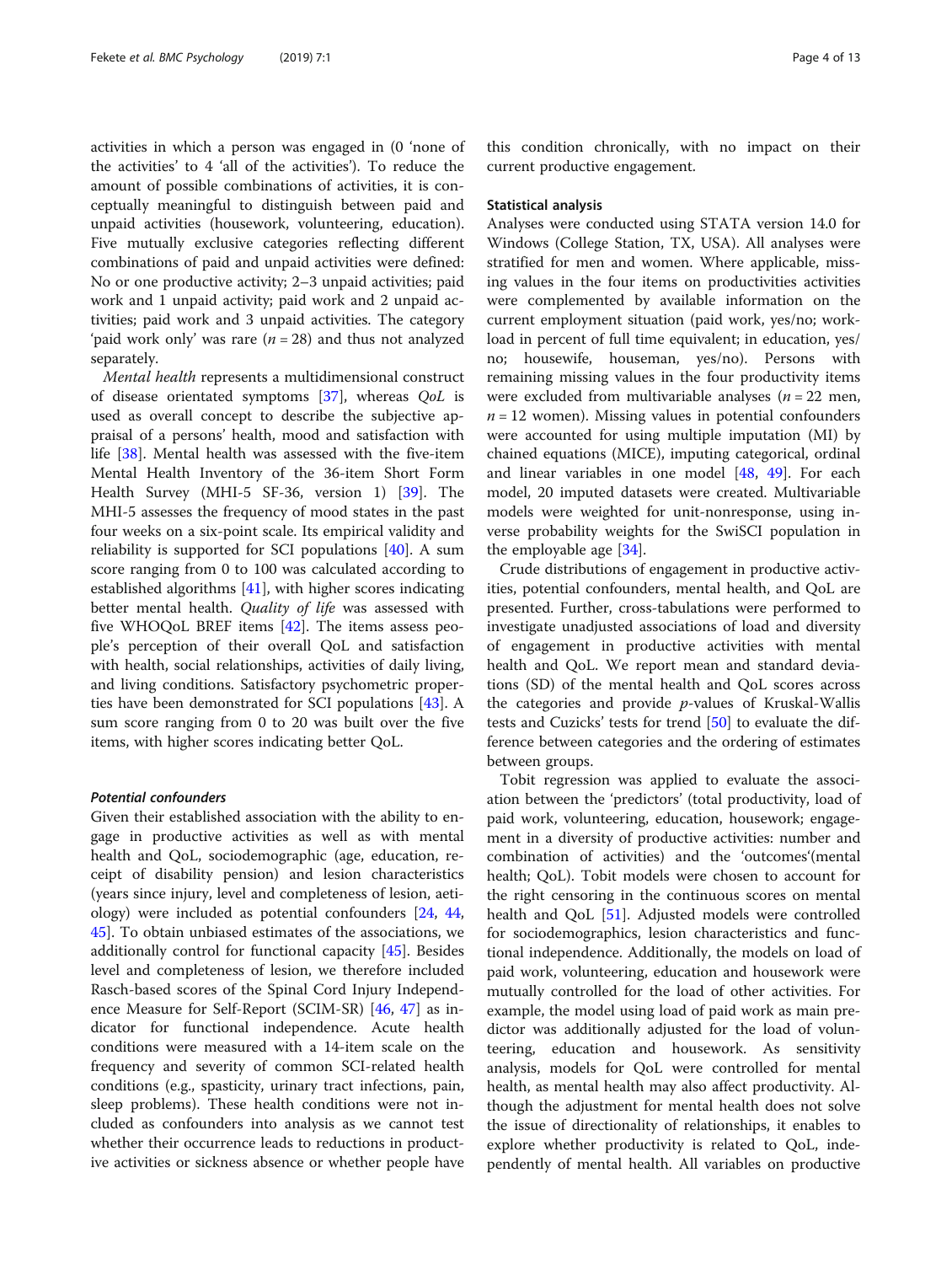activities were entered as categorical variables as described in the 'Measures' section using the group with the lowest engagement or no engagement as reference group.

To explore gender differences in associations, interactions between gender and productive activities were tested. Significant interaction terms indicate differences in the association between productive activities and mental health or QoL in males and females (differences in slopes) and provide evidence for a moderating effect of gender in the studied association.

In respective Tables and Figures,  $β$  coefficients, 95% confidence intervals (CI), and  $p$ -values from equal fraction-missing-information (FMI) tests are provided. The FMI is an indicator for variance attributable to missing data. In FMI tests, it is assumed that the between-imputation variance is proportional to the within-imputation variance and subsets of variables are tested for significance by jointly testing whether coefficients equal zero  $[52]$  $[52]$ . *P*-values of FMI-tests can be interpreted similarly to other  $p$ -values, i.e. values below 0.05 are considered to indicate a significant association between a predictor and an outcome.

# Results

Basic characteristics of the study participants are given in Table [1](#page-5-0). The majority of the sample were men (72%), with a mean age of about 46 years in both genders. Paraplegia was the most prevalent diagnosis and the majority of injuries were caused by a traumatic event. On average, people had lived 17 years with SCI. Gender differences were observed for the load of engagement in productive activities with men being more often involved in paid work and education and less often in housework than women. The total productivity was similar for both genders, however, the mean number of productive activities was somewhat higher in men. Concerning the combination of activities, women were more often engaged in unpaid activities, whereas the combination of paid work and two or more unpaid activities was more prevalent in men. Men showed higher scores of mental health than women, while gender differences in QoL were small and insignificant.

# Study aim 1: Load of engagement in productive activities, mental health and QoL

In men, the total productivity load and the load of paid work were positively linked to mental health and QoL in unadjusted analysis. Men with moderate engagement (1–8 h/week) in volunteering and education reported better mental health and QoL than those with higher or no engagement. In women, the total productivity load and the load of engagement in paid work and volunteering were consistently related to QoL, but not to mental health (Table [2](#page-6-0)).

Adjusted analyses showed a positive association of total productivity load and load of paid work with mental health and QoL in men, while associations were less consistent in women (Table [3](#page-7-0)). Moderate engagement in volunteering (1–8 h/week) was related to better mental health (both genders) and QoL (in women) in comparison to higher (> 8 h/week) or no engagement. With the exception of a positive association between education and QoL in women, the load of engagement in education and housework were neither related to mental health nor to QoL. Sensitivity analyses showed that the load of engagement in productive activities was related to QoL even after adjustment for mental health (Table S1, Electronic Supplementary Material). Gender did not moderate the association (test for interactions, all  $p$ -values  $> 0.29$ ). In case of paid work, there was weak support for a stronger association in men than in women ( $p = 0.09$  for mental health;  $p = 0.06$  for QoL).

# Study aim 2: Diversity of productive activities, mental health and QoL

Unadjusted analyses indicated a positive association of number of productive activities with mental health and QoL in both genders (Table [4](#page-8-0)). In men, those who combined paid work and unpaid activities reported better mental health and QoL than those only performing unpaid activities or no activities. In women, the combination of paid and unpaid work seems less beneficial for mental health and QoL as scores were higher in women with an accumulation of unpaid activities. However, women engaged in all four productive activities indicated highest mental health and QoL.

The adjusted results show that the number of productive activities was positively related to mental health in men and QoL in both genders (Fig. [2](#page-8-0)). Similarly, the analysis of different combinations of productive activities revealed that participants who engaged in more than one productive activity reported better mental health and QoL than those performing no or only one productive activity. In men, paid work in combination with any unpaid activity was linked to better mental health and QoL, with an increase with each additional unpaid activity. In females, scores were highest in women with accumulation of unpaid activities, with the exception of women engaged in all four productive activities who scored highest. Sensitivity analyses for QoL indicate that results remain stable after additional adjustment for mental health (Table S1, Electronic Supplementary Material). Gender did not moderate the association between engagement in a diversity of productive activities and mental health and QoL as none of the tested interactions between gender and diversity of engagement was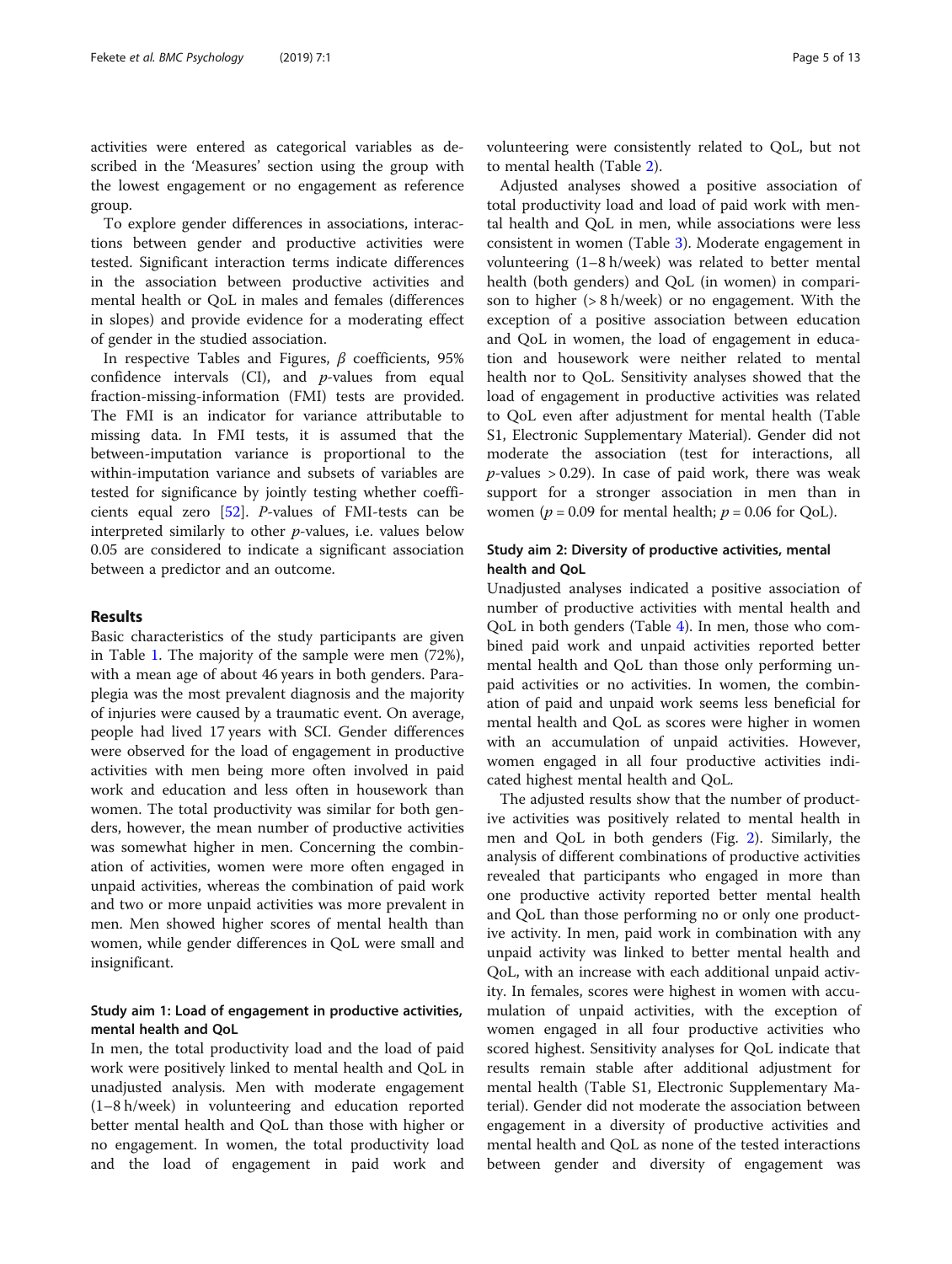# <span id="page-5-0"></span>Table 1 Basic characteristics of the SwiSCI baseline population in employable age

|                                             | m:            | Total        | Men         | Women       | $p$ gender   |
|---------------------------------------------|---------------|--------------|-------------|-------------|--------------|
|                                             | men,<br>women | $(n = 1157)$ | $(n = 840)$ | $(n = 317)$ | differencesb |
| Sociodemographic and lesion characteristics |               |              |             |             |              |
| Age, mean (SD)                              | 0, 0          | 46.5 (11.2)  | 46.7 (11.2) | 45.8 (11.2) | 0.225        |
| Education in years, mean (SD)               | 15, 2         | 13.9(3.3)    | 13.9(3.2)   | 13.8 (3.4)  | 0.069        |
| Having a partner, n (%)                     | 28, 6         | 747 (66.5)   | 552 (68.1)  | 195 (62.7)  | 0.093        |
| Receiving disability pension, n (%)         | 0, 0          | 648 (56.0)   | 446 (53.1)  | 202 (63.7)  | 0.001        |
| Lesion severity, n (%)                      | 7, 2          |              |             |             | 0.001        |
| Paraplegia incomplete                       |               | 400 (34.8)   | 268 (32.2)  | 132 (41.9)  |              |
| Paraplegia complete                         |               | 392 (34.2)   | 293 (35.2)  | 99 (31.4)   |              |
| Tetraplegia incomplete                      |               | 223 (19.4)   | 160 (19.2)  | 63 (20.0)   |              |
| Tetraplegia complete                        |               | 133 (11.6)   | 112 (13.5)  | 21(6.7)     |              |
| Time since injury in years, mean (SD)       | 17,8          | 16.9(11.7)   | 17.0 (11.8) | 16.6 (11.6) | 0.674        |
| Traumatic aetiology, n (%)                  | 10, 3         | 958 (83.7)   | 728 (87.7)  | 230 (73.3)  | < 0.001      |
| Non-traumatic aetiology                     |               | 186 (16.3)   | 102 (12.3)  | 84 (26.8)   |              |
| Functional independence, 0-100, mean (SD)   | 205, 86       | 66.6 (22.0)  | 67.1 (22.2) | 67.7 (19.8) | 0.912        |
| Load of productive activities               |               |              |             |             |              |
| Total productivity load, 0-100, mean (SD)   | 22, 12        | 22.9 (12.7)  | 23.2 (12.9) | 22.2 (11.9) | 0.188        |
| Lowest quartile, n (%)                      |               | 264 (23.6)   | 187 (23.0)  | 77 (25.4)   | 0.266        |
| 2nd quartile, n (%)                         |               | 259 (23.2)   | 179 (22.0)  | 80 (26.4)   |              |
| 3rd quartile, n (%)                         |               | 328 (29.4)   | 247 (30.3)  | 81 (26.7)   |              |
| Highest quartile, n (%)                     |               | 266 (23.8)   | 201 (24.7)  | 65 (21.5)   |              |
| Paid work (h/week), n (%)                   | 1, 1          |              |             |             | < 0.001      |
| None                                        |               | 446 (39.1)   | 290 (34.9)  | 156 (50.2)  |              |
| $1 - 16$                                    |               | 195 (17.1)   | 131 (15.6)  | 69 (21.8)   |              |
| >16                                         |               | 501 (43.9)   | 418 (49.8)  | 91 (28.8)   |              |
| Volunteering (h/week), n (%)                | 0, 1          |              |             |             | 0.066        |
| None                                        |               | 572 (49.5)   | 398 (47.4)  | 174 (55.1)  |              |
| $1 - 8$                                     |               | 461 (39.9)   | 349 (41.6)  | 112 (35.4)  |              |
| > 8                                         |               | 123 (10.6)   | 93 (11.1)   | 30 (9.5)    |              |
| Education (h/week), n (%)                   | 1, 1          |              |             |             | 0.009        |
| None                                        |               | 852 (73.8)   | 599 (71.4)  | 253 (80.1)  |              |
| $1 - 8$                                     |               | 240 (20.8)   | 188 (22.4)  | 52 (16.5)   |              |
| $> 8$                                       |               | 63(5.5)      | 52(6.2)     | 11(3.5)     |              |
| Housework (h/week), n (%)                   | 20, 11        |              |             |             | < 0.001      |
| None                                        |               | 144 (12.8)   | 127 (15.5)  | 17(5.6)     |              |
| $1 - 8$                                     |               | 556 (49.4)   | 444 (54.2)  | 112 (36.6)  |              |
| $> 8$                                       |               | 426 (37.8)   | 249 (30.4)  | 177 (57.8)  |              |
| Diversity of productive activities          |               |              |             |             |              |
| Number of productive activities, mean (SD)  | 22, 12        | 2.3(1.1)     | 2.3(1.1)    | 2.1(0.9)    | 0.001        |
| None, n (%)                                 |               | 55 (4.9)     | 48 (5.9)    | 7(2.3)      | < 0.001      |
| One, n (%)                                  |               | 217 (19.3)   | 138 (16.9)  | 79 (25.9)   |              |
| Two, n (%)                                  |               | 365 (32.5)   | 253 (30.9)  | 112 (37.7)  |              |
| Three, n (%)                                |               | 349 (31.1)   | 259 (31.7)  | 90 (29.5)   |              |
| Four, n (%)                                 |               | 137 (12.2)   | 120 (14.7)  | 17(5.6)     |              |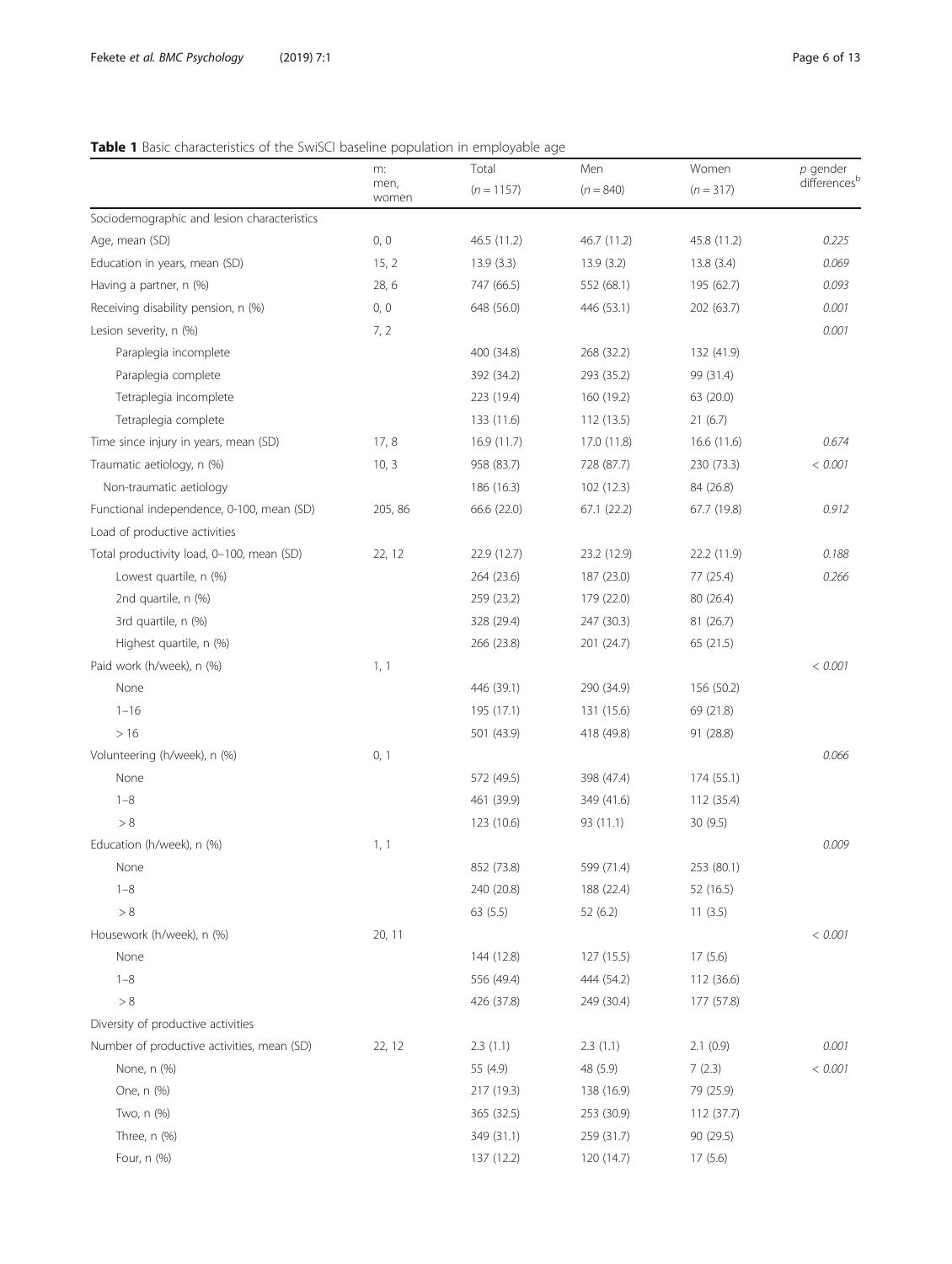# <span id="page-6-0"></span>Table 1 Basic characteristics of the SwiSCI baseline population in employable age (Continued)

|                                                    | m:            | Total        | Men         | Women       | $p$ gender   |
|----------------------------------------------------|---------------|--------------|-------------|-------------|--------------|
|                                                    | men,<br>women | $(n = 1157)$ | $(n = 840)$ | $(n = 317)$ | differencesb |
| Combination of productive activities, n (%)        | 22, 12        |              |             |             | < 0.001      |
| None or one activity                               |               | 272 (24.2)   | 186 (22.7)  | 86 (28.2)   |              |
| Two or three unpaid activities <sup>a</sup>        |               | 185 (16.5)   | 116(14.2)   | 69 (22.6)   |              |
| Paid work + one unpaid activity <sup>a</sup>       |               | 224(20.0)    | 165 (20.2)  | 59 (19.3)   |              |
| Paid work $+$ two unpaid activities <sup>a</sup>   |               | 305 (27.2)   | 231 (28.2)  | 74 (24.3)   |              |
| Paid work $+$ three unpaid activities <sup>a</sup> |               | 137 (12.2)   | 120 (14.7)  | 17(5.6)     |              |
| Mental health and quality of life                  |               |              |             |             |              |
| Mental health, 0-100, mean (SD)                    | 0, 0          | 71.6 (17.8)  | 73.1 (17.3) | 67.5 (18.4) | < 0.001      |
| Quality of life, 0-20, mean (SD)                   | 0, 0          | 13.6(3.6)    | 13.8(3.6)   | 13.4(3.7)   | 0.152        |
|                                                    |               |              |             |             |              |

aUpaid activities are: housework, volunteering, and education. Abbreviations: m Missing values. % excluding missing values<br>Provalues from chi-square test for categorical variables (applies for all categories) and from Mann p-values from chi-square test for categorical variables (applies for all categories) and from Mann-Whitney U test for the comparison of means

Table 2 Unadjusted associations of load of engagement in productive activities, mental health and quality of life for men and women, mean (SD)

|                         | Men                   |                       | Women         |                       |
|-------------------------|-----------------------|-----------------------|---------------|-----------------------|
|                         | Mental health         | Quality of life       | Mental health | Quality of life       |
|                         | Mean (SD)             | Mean (SD)             | Mean (SD)     | Mean (SD)             |
| Total productivity load |                       |                       |               |                       |
| Lowest quartile         | 67.2 (20.0)           | 11.9(3.6)             | 61.7(20.8)    | 11.5(4.2)             |
| 2nd quartile            | 73.5 (16.2)           | 13.4(3.2)             | 70.7 (16.2)   | 13.7(3.2)             |
| 3rd quartile            | 74.7 (15.6)           | 14.4(3.2)             | 68.1 (16.4)   | 13.9(3.6)             |
| Highest quartile        | 76.6 (15.8)           | 15.0(3.5)             | 68.6 (18.7)   | 14.6(3.4)             |
| р                       | $< 0.001$ ; $< 0.001$ | $< 0.001$ ; $< 0.001$ | 0.041; 0.102  | $< 0.001$ ; $< 0.001$ |
| Paid work (h/week)      |                       |                       |               |                       |
| None                    | 67.8(19.3)            | 12.2(3.7)             | 66.1 (18.8)   | 12.8(3.9)             |
| $1 - 16$                | 73.3 (15.7)           | 13.7(3.1)             | 65.8 (19.6)   | 13.7(3.7)             |
| >16                     | 76.7 (15.3)           | 14.9(3.3)             | 71.3 (16.2)   | 14.3(3.4)             |
| $\mathcal{P}$           | $< 0.001$ ; $< 0.001$ | $< 0.001$ ; $< 0.001$ | 0.093; 0.056  | 0.004; 0.001          |
| Volunteering (h/week)   |                       |                       |               |                       |
| None                    | 70.5 (18.9)           | 13.2(3.8)             | 65.2 (19.0)   | 12.8(3.8)             |
| $1 - 8$                 | 76.4 (14.3)           | 14.3(3.2)             | 70.3 (17.0)   | 14.1(3.4)             |
| > 8                     | 71.7 (18.7)           | 13.9(3.6)             | 69.6 (17.6)   | 14.1(4.2)             |
| р                       | < 0.001; 0.015        | < 0.001; 0.003        | 0.081; 0.059  | 0.009; 0.003          |
| Education (h/week)      |                       |                       |               |                       |
| None                    | 72.2 (17.8)           | 13.6(3.6)             | 67.3 (18.4)   | 13.2(3.8)             |
| $1 - 8$                 | 76.3 (15.2)           | 14.4(3.5)             | 67.8 (19.0)   | 14.1(3.3)             |
| > 8                     | 72.2 (18.1)           | 13.9(3.9)             | 72.0 (17.2)   | 15.5(3.2)             |
| $\mathcal{P}$           | 0.019; 0.081          | 0.010; 0.012          | 0.818; 0.562  | 0.091; 0.031          |
| Housework (h/week)      |                       |                       |               |                       |
| None                    | 70.3 (20.7)           | 12.4(3.6)             | 64.0 (20.1)   | 11.7(4.5)             |
| $1 - 8$                 | 74.4 (16.4)           | 14.2(3.4)             | 68.7 (18.8)   | 13.3(4.0)             |
| > 8                     | 72.3 (16.4)           | 13.7(3.8)             | 66.8 (17.8)   | 13.6(3.4)             |
| р                       | 0.116; 0.796          | < 0.001; 0.015        | 0.395; 0.721  | 0.226; 0.148          |

Note: p-values for the comparison of means across categorical variables from Kruskal-Wall tests and Cuzicks' tests for trend across ordered groups. Only full cases in this table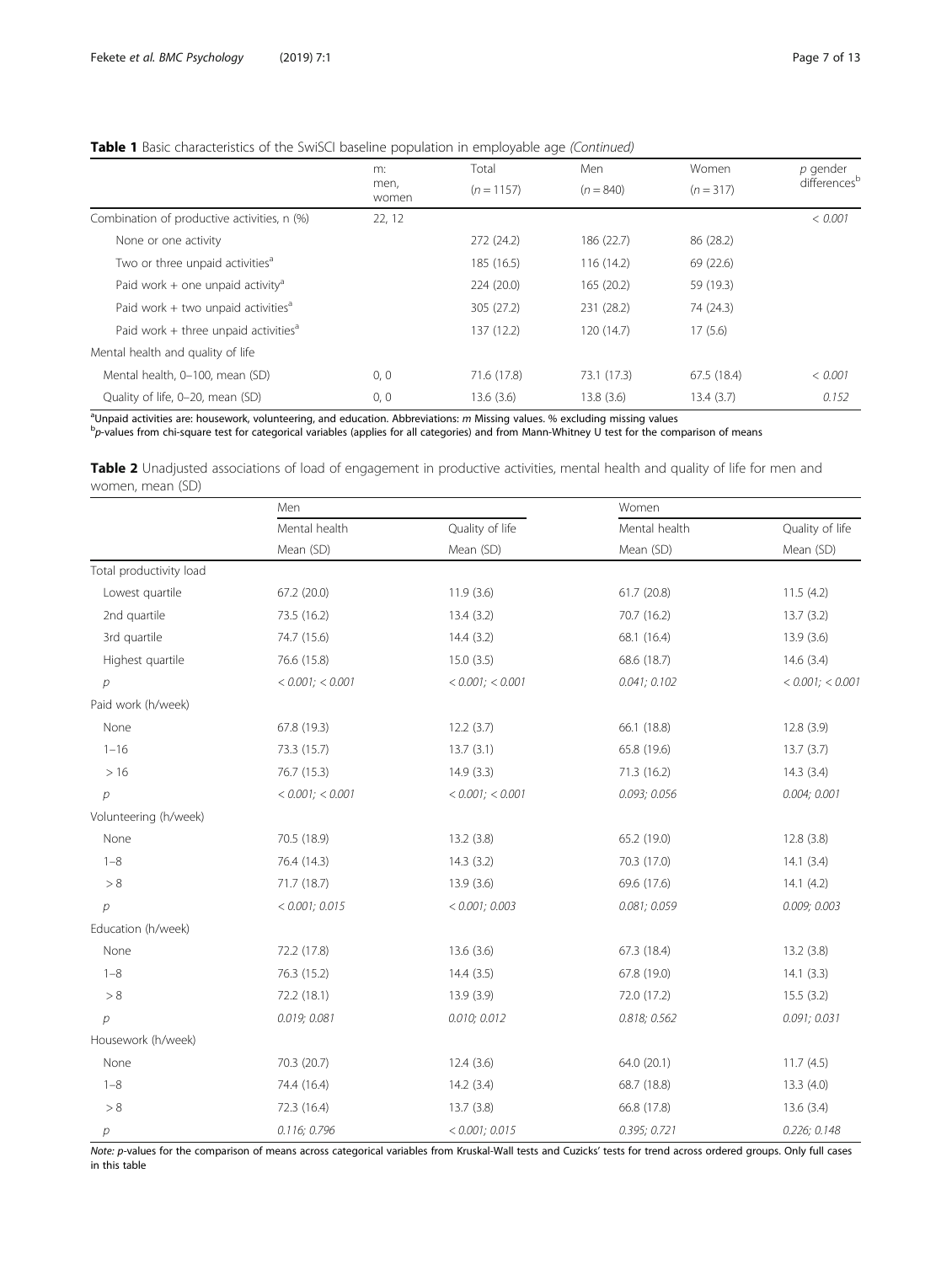|                         | Men                      |                           | Women                      |                           |  |  |
|-------------------------|--------------------------|---------------------------|----------------------------|---------------------------|--|--|
|                         | Metal health             | Quality of life           | Metal health               | Quality of life           |  |  |
|                         | Coeff (95% CI)           | Coeff (95% CI)            | Coeff (95% CI)             | Coeff (95% CI)            |  |  |
| Total productivity load |                          |                           |                            |                           |  |  |
| Lowest quartile         | Reference                | Reference                 | Reference                  | Reference                 |  |  |
| 2nd quartile            | 5.56 (1.67-9.46)         | $1.15(0.42 - 1.87)$       | $9.32(3.21 - 15.43)$       | 2.15 (0.96-3.33)          |  |  |
| 3rd quartile            | 5.45 (1.69-9.20)         | $1.69(0.98 - 2.41)$       | $6.10 (-0.48 - 12.68)$     | 1.94 (0.59-3.28)          |  |  |
| Highest quartile        | $6.99(2.38 - 11.60)$     | $2.25(1.34 - 3.17)$       | $5.45 (-2.18 - 13.08)$     | 2.34 (0.96-3.72)          |  |  |
| р                       | 0.010                    | < 0.001                   | 0.029                      | 0.002                     |  |  |
| Paid work (h/week)      |                          |                           |                            |                           |  |  |
| None                    | Reference                | Reference                 | Reference                  | Reference                 |  |  |
| $1 - 16$                | $4.32(0.51 - 8.13)$      | $1.19(0.50 - 1.89)$       | $-2.0$ $(-8.27-3.47)$      | $0.20 (-0.87 - 1.28)$     |  |  |
| >16                     | $6.06$ $(2.68 - 9.44)$   | $1.85(1.17 - 2.53)$       | $3.91 (-2.40 - 10.22)$     | $0.70$ ( $-0.57-1.96$ )   |  |  |
| $\overline{p}$          | 0.002                    | < 0.001                   | 0.164                      | 0.556                     |  |  |
| Volunteering (h/week)   |                          |                           |                            |                           |  |  |
| None                    | Reference                | Reference                 | Reference                  | Reference                 |  |  |
| $1 - 8$                 | 3.85 (1.25-6.46)         | $0.49$ $(-0.03 - 1.01)$   | $6.09(1.64 - 10.55)$       | $1.50(0.59 - 2.40)$       |  |  |
| > 8                     | $0.05 (-4.74 - 4.85)$    | $0.26$ ( $-0.59 - 1.11$ ) | $5.48$ (-1.65-12.61)       | $1.48 (-0.17 - 3.12)$     |  |  |
| $\overline{p}$          | 0.009                    | 0.177                     | 0.021                      | 0.004                     |  |  |
| Education (h/week)      |                          |                           |                            |                           |  |  |
| None                    | Reference                | Reference                 | Reference                  | Reference                 |  |  |
| $1 - 8$                 | $1.09$ (-1.83-4.01)      | $0.18 (-0.41 - 0.76)$     | $0.56$ $(-5.12 - 6.24)$    | $1.28(0.10 - 2.45)$       |  |  |
| > 8                     | $-0.71$ $(-7.10 - 5.67)$ | $0.43$ ( $-0.88 - 1.75$ ) | $4.42 (-4.80 - 13.63)$     | $2.11(0.05 - 4.18)$       |  |  |
| $\mathcal{D}$           | 0.732                    | 0.714                     | 0.641                      | 0.024                     |  |  |
| Housework (h/week)      |                          |                           |                            |                           |  |  |
| None                    | Reference                | Reference                 | Reference                  | Reference                 |  |  |
| $1 - 8$                 | $1.91 (-2.91 - 6.73)$    | $0.44 (-0.33 - 1.21)$     | $2.30 (-8.21 - 12.82)$     | $0.50$ ( $-2.10 - 3.10$ ) |  |  |
| > 8                     | $0.78$ $(-4.40 - 5.96)$  | $0.33 (-0.52 - 1.19)$     | $0.36$ ( $-9.84 - 10.57$ ) | $0.93$ (-1.61-3.47)       |  |  |
| р                       | 0.579                    | 0.536                     | 0.567                      | 0.576                     |  |  |

<span id="page-7-0"></span>

| Table 3 Load of engagement in productive activities, mental health, and quality of life: adjusted coefficients and its 95% confidence |  |  |  |  |
|---------------------------------------------------------------------------------------------------------------------------------------|--|--|--|--|
| intervals (CI) from tobit regressions for men ( $n = 818$ ) and women ( $n = 305$ )                                                   |  |  |  |  |

p-values from equal Fraction Missing Information (FMI) test. Note: Confounders imputed by multiple imputation, results weighted for unit non-response. Models are adjusted for age, receipt of disability pension, partnership, years of education, lesion severity, time since injury, aetiology, and functional independence. Models on paid work, volunteering, education, and housework are mutually controlled for each other

significant ( $p = 0.42$  to 0.95). A tendency for moderation was observed in case of combination of activities and gender for QoL (test for interaction,  $p = 0.07$ ).

# **Discussion**

This is the first study in the disability setting that explores engagement in productive activities and its link to mental health and QoL and provides clear support for the role enhancement hypothesis. We observed that higher total productivity load and load of paid work were associated with better mental health and QoL in men. Further, moderate engagement in volunteering was positively related to mental health (both genders) and QoL (in women), while household activities and education were not associated with the studied outcomes. Our

results support the role enhancement hypothesis as the diversity of productive activities was positively related to mental health (in men) and QoL (both genders). Engagement in paid work in combination with any kind of unpaid activity was linked to enhanced mental health and QoL. The combination of different role engagements and its link to mental health and QoL was inconsistent in women. Our results tentatively suggest a gender-specific impact of paid work on mental health and QoL.

Our results support the assumption that gender roles with respect to productive activities may induce a gender-specific impact of productive activities on mental health and QoL. More specifically, the disability-related exclusion from the labour market may has more serious consequences for males' than for females' mental health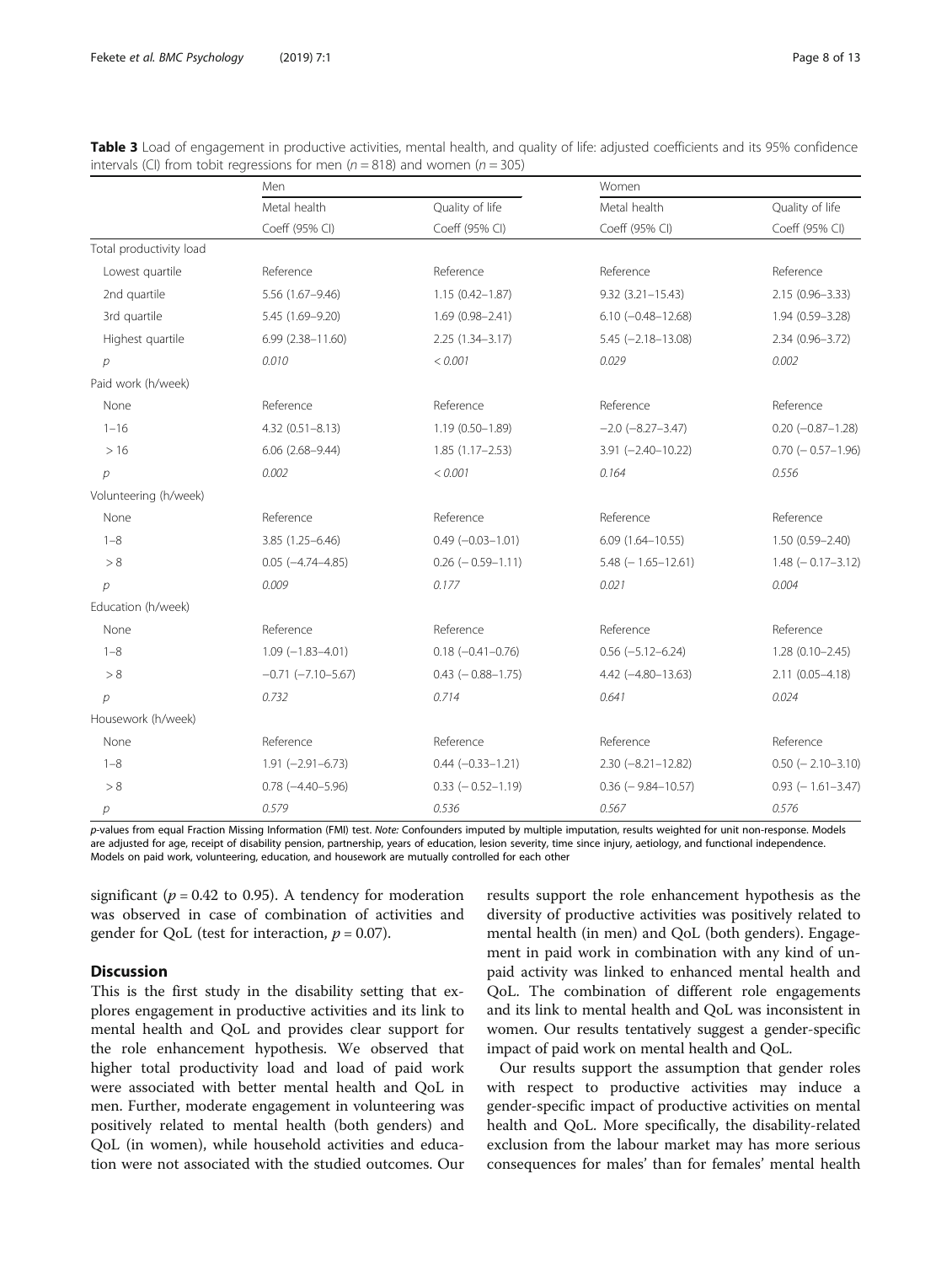<span id="page-8-0"></span>

|  |  |  |  | Table 4 Unadjusted associations of diversity of productive activities, mental health and quality of life for men and women, mean (SD) |  |  |
|--|--|--|--|---------------------------------------------------------------------------------------------------------------------------------------|--|--|
|--|--|--|--|---------------------------------------------------------------------------------------------------------------------------------------|--|--|

|                                                                        | Men           |                 | Women         |                 |  |
|------------------------------------------------------------------------|---------------|-----------------|---------------|-----------------|--|
|                                                                        | Mental health | Quality of life | Mental health | Quality of life |  |
|                                                                        | Mean (SD)     | Mean (SD)       | Mean (SD)     | Mean (SD)       |  |
| Not engaged in diverse productive<br>activities (none or one activity) | 67.1 (19.8)   | 11.8(3.7)       | 63.3 (19.4)   | 11.7(4.0)       |  |
| Number of productive activities                                        |               |                 |               |                 |  |
| Two                                                                    | 72.7 (17.3)   | 13.9(3.4)       | 68.3 (18.2)   | 13.9(3.2)       |  |
| Three                                                                  | 75.8 (15.0)   | 14.5(3.3)       | 69.2 (16.8)   | 14.1(3.7)       |  |
| Four                                                                   | 77.6 (14.3)   | 15.0(3.4)       | 70.6 (19.6)   | 14.8(3.2)       |  |
| $\mathcal{P}$                                                          | < 0.001       | < 0.001         | 0.035         | < 0.001         |  |
| Combination of productive activities                                   |               |                 |               |                 |  |
| Two to three unpaid activities                                         | 71.7(17.1)    | 13.1(3.5)       | 69.5 (17.7)   | 14.1(3.3)       |  |
| Paid work $+$ one unpaid activity                                      | 73.2 (17.1)   | 14.3(3.3)       | 68.5 (18.8)   | 14.0(3.3)       |  |
| Paid work + two unpaid activities                                      | 76.4 (15.0)   | 14.7(3.2)       | 68.1 (16.5)   | 13.9(3.7)       |  |
| Paid work $+$ three unpaid activities                                  | 77.6 (14.3)   | 15.0(3.4)       | 70.6 (19.6)   | 14.8(3.2)       |  |
| р                                                                      | < 0.001       | < 0.001         | 0.117         | < 0.001         |  |

p-values for the comparison of means across categorical variables from Kruskal-Wall test. Note: Unpaid activities include volunteering, education, and housework

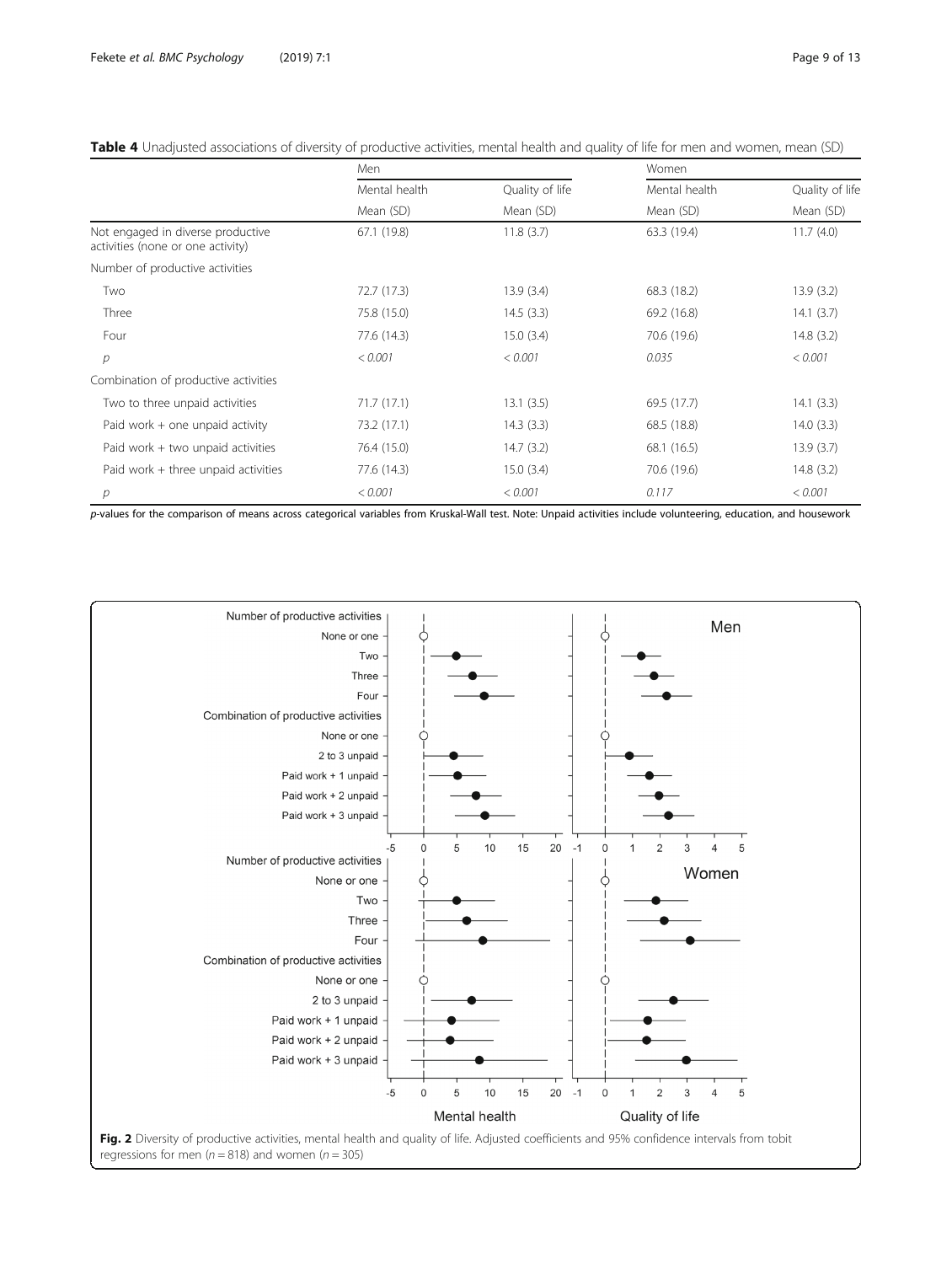and QoL. Men who are excluded from paid work may experience feelings of social reward deficiency [\[13](#page-11-0)], social exclusion  $[11]$  $[11]$ , and lack of autonomy  $[12]$  $[12]$  that reduce mental health and QoL. Our findings also support the notion that men who are engaged in paid work feel confirmed in their gender role identity as breadwinner [\[29](#page-11-0)] and that this confirmation positively affects mental health and QoL. In women, productive activities were mainly linked to QoL and less so to mental health, and paid work was inconsistently associated with the outcomes. Previous studies reported that a majority of employed women perceive paid work as competing with family obligations and source for role conflicts [[29](#page-11-0)]. Although the proportion of women engaged in the Swiss labour market steadily increased over the past 20 years (1996: 70.1%; 2016: 79.5% of women in employable age) [[53\]](#page-11-0), there are still considerable gender differences in engagement in unpaid family work and household duties [[54\]](#page-11-0). Competing family and household obligations may reduce the positive effect of paid work on mental health and QoL in employed females in our sample. Age is another potentially relevant personal factor that may modify the associations of productive engagement with mental health and QoL, related to variation in the subjective importance or the societal evaluation of different productive activities over the life course. Future studies may provide insights into the moderating role of age of productive engagement on mental health and QoL.

An important finding is that volunteering may provide additional independent benefits in promoting mental health and QoL in the context of disability. Although many societies have committed to the Convention on the Rights of Persons with Disabilities which foresees equal chances of labour market participation for all individuals [\[55](#page-11-0)], persons with physical disabilities face substantial barriers to engage in paid work [\[24\]](#page-11-0). To nevertheless achieve a fulfilling live in face of contemporary barriers, evidenced by good mental health and QoL, volunteering may thus provide an important source for basic human needs fulfilment in persons with disabilities, such as appreciation from others or social affiliation [[5\]](#page-11-0). Our results are in line with findings mainly derived from elderly populations [[56](#page-11-0)]. Moreover, the beneficial effect of moderate load of volunteering found in our study was also observed in a longitudinal study including nearly 6000 individuals in the employable age showing that a moderate amount of volunteering  $\left( < 100 \right)$ h/year) predicted a slower decline of QoL in comparison to non-engagement or higher engagement [[57\]](#page-11-0). Notably, engagement in household activities and education were not related to the outcomes under study. As these activities are useful for the individual rather than for a larger group, the beneficial effects resulting from social

exchange (e.g., recognition, belonging) might be weaker [[23\]](#page-11-0).

In our population with varying degrees of functional capacity, we found large support for the role enhancement hypothesis and approve the notion that the positive outcomes of being productive outweigh potential negative impacts of engagement in a diversity of roles (e.g., role strain, overload or conflict) as claimed by the role strain hypothesis [[17\]](#page-11-0). In contrast to the inconclusive findings from general population samples [\[14,](#page-11-0) [18](#page-11-0)], we observed that being engaged in a diversity of productive activities has beneficial effects on mental health and QoL in persons with physical disabilities, despite the fact that the disabling condition leads to constraints on time, resources and opportunities to engage in productive activities. Our results thus support the assumption that persons who manage to overcome the barriers against engagement profit from the opportunities to experience belonging, skill development, self-efficacy, and recognition from others that ultimately exert beneficial effects on mental health and QoL  $[6-10]$  $[6-10]$  $[6-10]$  $[6-10]$  $[6-10]$ .

Our results support the aim of vocational rehabilitation to reintegrate persons with disabilities into paid work, however, strengthen productive activities beyond paid work in persons with physical disabilities may be an equally valuable strategy in persons who face insurmountable barriers to labour market participation. Moreover, it is highly likely that the optimal load of productive activities is individual, depending on a complex interplay between various factors such as the functional capacity, personal characteristics (e.g., self-efficacy, educational background), psychosocial resources (e.g., social network, attributed benefit of paid work), and environmental factors (e.g., social security system, attitudes towards persons with disabilities, access to suitable jobs) [[24,](#page-11-0) [58](#page-11-0), [59](#page-12-0)]. Targeted vocational rehabilitation programs might be an important instrument to increase the individual optimum for engagement in productive activities, for example by strengthening work capacity, personal and psychosocial resources and by reducing environmental barriers. These personal and psychosocial resources may also partly explain the observed associations of engagement in productive activities with mental health and QoL. Future research on the mechanisms behind the identified associations is warranted to develop interventions and policies that strengthen resources important for engagement in productive activities as well as for mental health and QoL in persons with physical disabilities.

#### Strengths and limitations

This is the first study to analyse four different types of productive activities and its gender-specific association to mental health and QoL in the disability setting. Major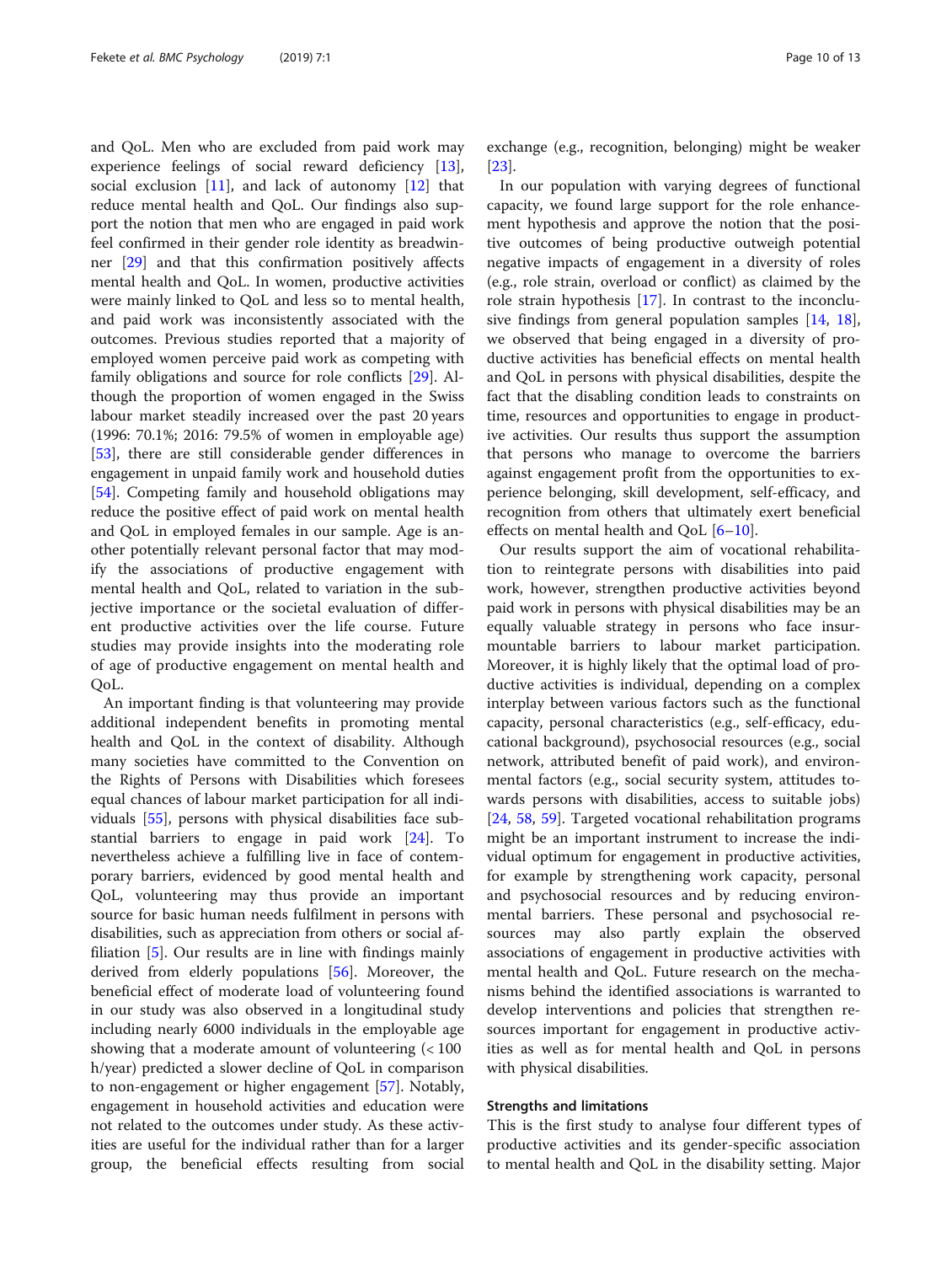strength of this study are its rigorous epidemiological approach, using a large population-based sample of persons with a physical disability, including established and validated measures to assess mental health and QoL and applying state-of-the-art multivariable statistical methods, taking into account relevant confounders and potential bias due to item- and unit-nonresponse [\[28](#page-11-0)]. Importantly, the functional capacity of persons with SCI was adjusted for, thus limiting a bias towards individual capacity. Moreover, we used a theory-based approach and tested clear hypothesis.

Several limitations need to be considered when interpreting the results of this study. Notably, causality between engagement in productive activities and the studied outcomes cannot be inferred and we cannot conclude that increasing the productivity load enhances mental health or QoL in a dose-response relationship. Furthermore, we cannot test whether the occurrence of acute health conditions impacts on current productive engagement and the exclusion of acute health conditions as confounders might lead to bias in observed association. Also, bias due to unmeasured confounders such as acceptance of the disabling condition or personality traits that may be related to the engagement in productive activities as well as to QoL cannot be excluded. Although the analyses are based on a large sample size, the SwiSCI survey is not a census of all persons with SCI in Switzerland and hence, generalizability of the results may be limited. Comparisons of the SwiSCI study sample with traumatic cases in hospital databases provided evidence for a slight underrepresentation of persons with less severe traumatic injuries in the SwiSCI sample [\[60](#page-12-0)].

# Conclusion

Our study in the disability setting provides support for the role enhancement hypothesis, as individuals reporting engagement in a diversity of productive activities showed better mental health and QoL. This study supports the aim of vocational rehabilitation to strengthen productive activities beyond paid work in persons with physical disabilities and to consider gender-specific needs and prioritization of productive activities. As the individual optimum of the engagement load depends on functional capacity, general population studies may take functional capacity into account to reduce bias. An in-depth understanding of mechanisms behind the observed associations is still needed to develop interventions and policies that strengthen resources for engagement in productive activities, mental health, and QoL in persons with physical disabilities.

#### Abbreviations

FMI: Fraction-missing-information; MHI-5: 5-item Mental Health Inventory; MICE: Multiple imputation by chained eqs.; SCI: Spinal cord injury; SCIM-SR: Spinal Cord Injury Independence Measure for Self-Report; SF-36: 36-item

Short Form Health Survey; SwiSCI: Swiss Spinal Cord Injury Cohort Study; USER-P: Utrecht Scale of Evaluation in Rehabilitation-Participation; WHOQoL BREF: World Health Organization Quality of Life Bref

#### Acknowledgments

The authors would like to thank all the participants in the SwiSCI survey for their time and effort spent in responding to the questions. We also thank the SwiSCI Steering Committee whose members are: Xavier Jordan, Bertrand Léger (Clinique Romande de Réadaptation, Sion); Michael Baumberger, Hans Peter Gmünder (Swiss Paraplegic Center, Nottwil); Armin Curt, Martin Schubert (University Clinic Balgrist, Zürich); Margret Hund-Georgiadis, Kerstin Hug (REHAB Basel, Basel); Thomas Troger (Swiss Paraplegic Association, Nottwil); Daniel Joggi (Swiss Paraplegic Foundation, Nottwil); Nadja Münzel (Para-Help, Nottwil); Hardy Landolt (Representative for persons with SCI, Glarus); Mirjam Brach, Gerold Stucki (Swiss Paraplegic Research, Nottwil); Christine Thyrian (SwiSCI Study Center, Swiss Paraplegic Research, Nottwil), Christine Fekete (SwiSCI Coordination Group, Swiss Paraplegic Research, Nottwil).

#### Funding

This study has been financially supported by Swiss Paraplegic Research, Nottwil, Switzerland. The funding body had no role in the design of the study, the collection, analysis and interpretation of data and in writing the manuscript.

#### Availability of data and materials

The dataset used and analysed for this study is deposited on Dryad (doi:<https://doi.org/10.5061/dryad.6265> g37). Study material such as questionnaires are available from the corresponding author upon request.

#### Authors' contributions

CF, JS, MP and MB developed the research question. CF and MB performed the statistical analysis. CF, JS, MP and MB interpreted the results. MB provided the figures. CF drafted the manuscript. CF, JS, MP and MB have reviewed and approved the manuscript. All authors read and approved the final manuscript.

#### Ethics approval and consent to participate

This study has been approved by the Medical Ethical Committee of the Canton Lucerne, Switzerland (document 11,042), and subsequently by the Ethics Committees of all other involved Swiss cantons, namely Basel (document 306/11) and Valais (document 042/11). In addition, the study protocol has been approved by the Steering Committee of the Swiss Spinal Cord Injury Cohort Study. All participants have signed a written consent form.

#### Consent for publication

Not applicable.

#### Competing interests

The authors declare that they have no competing interests.

### Publisher's Note

Springer Nature remains neutral with regard to jurisdictional claims in published maps and institutional affiliations.

### Author details

<sup>1</sup> Swiss Paraplegic Research, Guido A. Zäch Institute, 6207 Nottwil, Switzerland. <sup>2</sup>Department of Health Sciences and Health Policy, University of Lucerne, Frohburgstrasse 3, 6002 Lucerne, Switzerland. <sup>3</sup>Senior Professorship 'Work Stress Research', Faculty of Medicine, University of Duesseldorf, Life-Science-Center, Merowingerplatz 1a, 40225 Duesseldorf, Germany. 4 Department of Rehabilitation Medicine, University of Groningen, University Medical Center Groningen, Hanzeplein 1, 9713 Groningen, the Netherlands. 5 Center of Excellence for Rehabilitation Medicine, Brain Center Rudolf Magnus, University Medical Center Utrecht, Utrecht University and De Hoogstraat Rehabilitation, Universiteitsweg 100, 3584, CG, Utrecht, the Netherlands.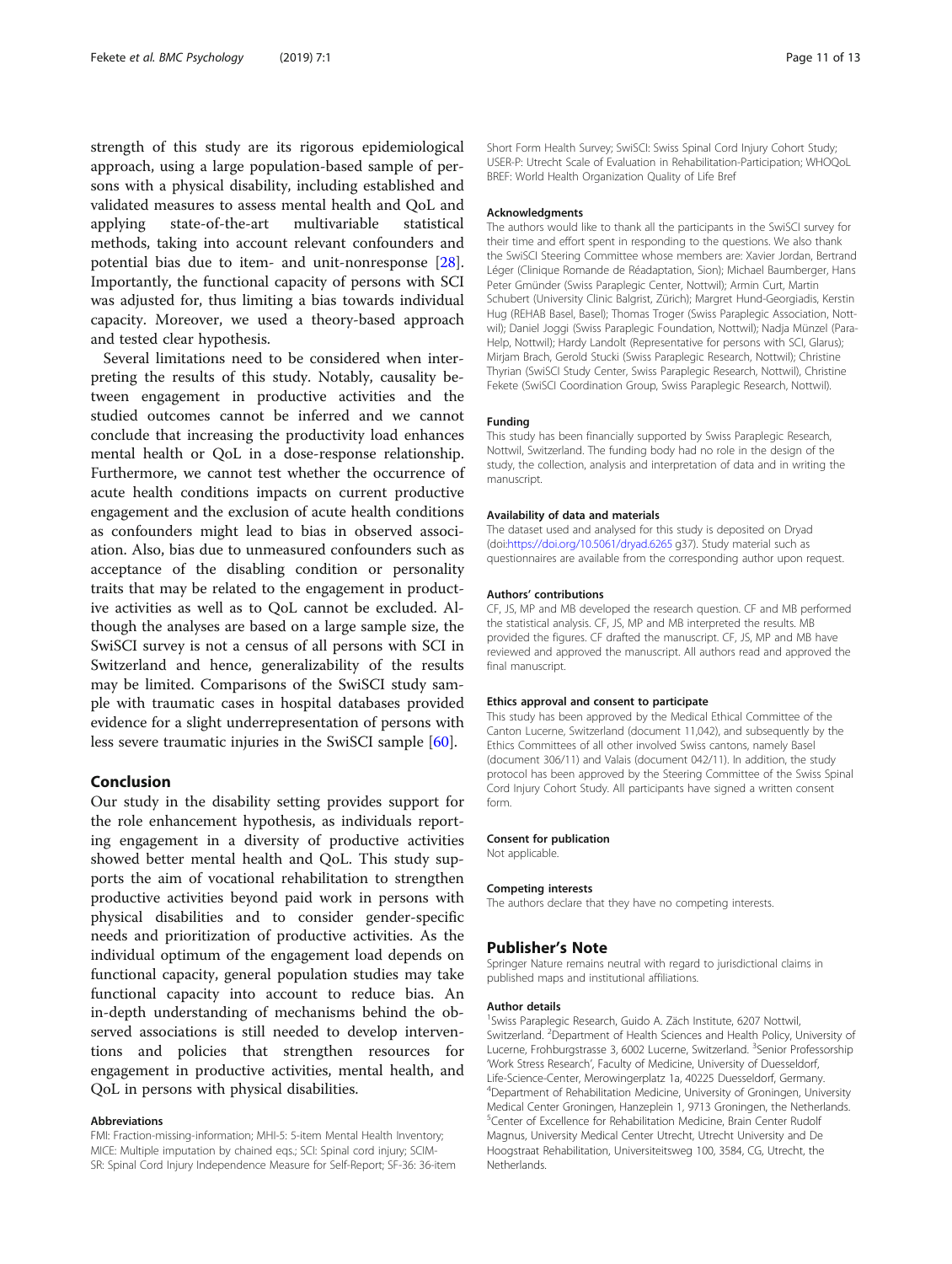#### <span id="page-11-0"></span>Received: 18 January 2018 Accepted: 25 December 2018 Published online: 08 January 2019

#### References

- 1. Liu H, Lou VW. Patterns of productive activity engagement as a longitudinal predictor of depressive symptoms among older adults in urban China. Aging Ment Health. 2016:1–8.
- 2. Kim JH. Productive activity and life satisfaction in Korean elderly women. J Women Aging. 2013;25:80–96.
- 3. Choi KS, Stewart R, Dewey M. Participation in productive activities and depression among older Europeans: survey of Health, ageing and retirement in Europe (SHARE). Int J Geriatr Psychiatry. 2013;28:1157–65.
- 4. Wahrendorf M, Ribet C, Zins M, Siegrist J. Social productivity and depressive symptoms in early old age-results from the GAZEL study. Aging Ment Health. 2008;12:310–6.
- 5. Lindenberg S, Frey BS. Alternatives, frames and relative prices: a broader view of rational choice theory. Acta Sociol. 1993;36:191–205.
- 6. Ryff CD, Singer B. The contour of positive human health. Psychol Inq. 1998; 9:1–28.
- 7. Bowlby J. Attachment and loss. London: Hogarth Press; 1969.
- 8. Bandura A. Social foundations of thought and action Englewood, Cliffs, N.J.: Prentice Hall; 1986.
- 9. Mead GH. Mind, self, and society. Chicago: University of Chicago Press; 1934.
- 10. Pearlin LI. The sociological study of stress. J Health Soc Behav. 1989;30:241–56.
- 11. Berkman LF, Glass T. Social integration, social networks, social support, and health. In: Berkman LF, Kawachi I, editors. Social Epidemiology. Oxford: Oxford University Press; 2000. p. 137–73.
- 12. Karasek R, Theorell T. Healthy work. New York: Basic Books; 1990.
- 13. Siegrist J. Social reciprocity and health: new scientific evidence and policy implications. Psychoneuroendocrin. 2005;30:1033–8.
- 14. Rozario P, Morrow-Howell N, Hinterlong J. Role enhancement and role strain: assessing the impact of multiple productive roles on older caregiver well-being. Res Aging. 2004;26:413–28.
- 15. Bonfenbrenner U. The ecology of human development. Cambridge, MA: Harvard University Press; 1979.
- 16. Sieber SD. Toward a theory of role accumulation. Am Sociol Rev. 1974;39: 567–78.
- 17. Goode WJ. A theory of role strain. Am Sociol Rev. 1960;25:483–96.
- 18. Baker LA, Cahalin LP, Gerst K, Burr JA. Productive activities and subjective well-being among older adults: the influence of number of activities and time commitment. Soc Ind Res. 2005;73:431–58.
- 19. Menec VH. The relation between everyday activities and successful aging: a 6-year longitudinal study. J Gerontol B Psychol Sci Soc Sci. 2003;58:S74–82.
- 20. World Health Organization. World report on disability. Geneva: WHO; 2011.
- 21. Williams R, Murray A. Prevalence of depression after spinal cord injury: a meta-analysis. Arch Phys Med Rehabil. 2015;96:133–40.
- 22. Dijkers MP. Quality of life of individuals with spinal cord injury: a review of conceptualization, measurement, and research findings. J Rehabil Res Devel. 2005;42:87–110.
- 23. Siegrist J, Fekete C. Fair opportunities, social productivity and wellbeing in disability: towards a theoretical foundation. J Rehabil Med. 2016;48:494–9.
- 24. Reinhardt JD, Post MW, Fekete C, Trezzini B, Brinkhof MW. Labor market integration of people with disabilities: results from the Swiss spinal cord injury cohort study. PLoS One. 2016;11(11):e0166955.
- 25. Reinhardt JD, Ballert C, Brinkhof MW, Post MW. Perceived impact of environmental barriers on participation among people living with spinal cord injury in Switzerland. J Rehab Med. 2016;48(2):210–8.
- 26. Young AE, Murphy GC. Employment status after spinal cord injury (1992- 2005): a review with implications for interpretation, evaluation, further research, and clinical practice. Int J Rehab Res. 2009;32:1):1–11.
- 27. Lidal IB, Huynh TK, Biering-Sorensen F. Return to work following spinal cord injury: a review. Disabil Rehabil. 2007;29(17):1341–75.
- 28. Bickenbach J, Officer A, Shakespeare T, von Groote P. International perspectives on spinal cord injury. Geneva: World Health Organization; 2013.
- 29. Simon RW. Gender, multiple roles, role meaning, and mental health. J Health Soc Behav. 1995;36:182–94.
- 30. Molarius A, Granstrom F, Linden-Bostrom M, Elo S. Domestic work and selfrated health among women and men aged 25-64 years: results from a population-based survey in Sweden. Scand J Public Health. 2014;42:52–9.
- 31. Plaisier I, de Bruijn JG, Smit JH, de Graaf R, Ten Have M, Beekman AT, van Dyck R, Penninx BW. Work and family roles and the association with

depressive and anxiety disorders: differences between men and women. J Affect Disord. 2008;105:63–72.

- 32. The World Bank: Labor force participation rate, female (% of female population ages 15+) (modeled ILO estimate). 2017. [https://data.worldbank.](https://data.worldbank.org/indicator/SL.TLF.CACT.FE.ZS) [org/indicator/SL.TLF.CACT.FE.ZS](https://data.worldbank.org/indicator/SL.TLF.CACT.FE.ZS) Accessed 20 June 2018.
- 33. Post MW, Brinkhof MW, von Elm E, Boldt C, Brach M, Fekete C, Eriks-Hoogland I, Curt A, Stucki G. Design of the Swiss Spinal Cord Injury Cohort Study. Am J Phys Med Rehabil. 2011;90(Suppl 2):5–16.
- 34. Brinkhof MW, Fekete C, Chamberlain JD, Post MW, Gemperli A. Swiss national community survey on functioning after spinal cord injury: protocol, characteristics of participants and determinants of non-response. J Rehabil Med. 2016;48:120–30.
- 35. Fekete C, Segerer W, Gemperli A, Brinkhof MW. Participation rates, response bias and response behaviours in the community survey of the Swiss spinal cord injury cohort study (SwiSCI). BMC Med Res Methodol. 2015;15:80.
- 36. Post MW, van der Zee CH, Hennink J, Schafrat CG, Visser-Meily JM, van Berlekom SB. Validity of the Utrecht scale for evaluation of rehabilitationparticipation. Disabil Rehabil. 2012;34:478–85.
- 37. World Health Organization. ICD-10 classifications of mental and behavioural disorder: clinical descriptions and diagnostic guidelines. Geneva: World Health Organization; 1992.
- 38. Diener E, Suh EM, Lucas RE, Smith HL. Subjective well-being: three decades of progress. Psychol Bull. 1999;125:276–302.
- 39. Ware JE Jr, Sherbourne CD. The MOS 36-item short-form health survey (SF-36). I. Conceptual framework and item selection. Med Care. 1992;30:473–83.
- 40. van Leeuwen CM, van der Woude LH, Post MW. Validity of the mental health subscale of the SF-36 in persons with spinal cord injury. Spinal Cord. 2012;50:707–10.
- 41. Ware JE, Snow KK, Kosinski M, Gandek B. SF-36 Health survey. Manual and interpretation guide. Boston: The Health institute, New England Medical Center; 1993.
- 42. World Health Organization. The World Health Organization quality of life (WHOQOL)-BREF. Geneva: World Health Organization; 2004.
- 43. Geyh S, Fellinghauer BA, Kirchberger I, Post MW. Cross-cultural validity of four quality of life scales in persons with spinal cord injury. Health Qual Life Outcomes. 2010;8:94.
- 44. Migliorini C, Tonge B, Taleporos G. Spinal cord injury and mental health. Aust N Z J Psychiatry. 2008;42:309–14.
- 45. Noreau L, Dion SA, Vachon J, Gervais M, Laramee MT. Productivity outcomes of individuals with spinal cord injury. Spinal Cord. 1999;37:730–6.
- 46. Prodinger B, Ballert CS, Brinkhof MW, Tennant A, Post MW. Metric properties of the spinal cord Independence measure - self report in a community survey. J Rehab Med. 2016;48:149–64.
- 47. Fekete C, Eriks-Hoogland I, Baumberger M, Catz A, Itzkovich M, Luthi H, Post MW, von Elm E, Wyss A, Brinkhof MW. Development and validation of a selfreport version of the spinal cord Independence measure (SCIM III). Spinal Cord. 2013;51:40–7.
- 48. White IR, Royston P, Wood AM. Multiple imputation using chained equations: issues and guidance for practice. Stat Med. 2011;30:377–99.
- 49. Carpenter JR, Kenward MG. Multiple imputation and its application. Hoboken: Wiley; 2013.
- 50. Cuzick J. A Wilcoxon-type test for trend. Stat Med. 1985;4:87–90.
- 51. Tobin J. Estimation of relationships for limited dependent variables. Econometria. 1958;26:24–36.
- 52. Li KH, Raghunatan TE, Rubin DB. Large-sample significance levels from multiply imputed data using moment-based statistics and an F reference distribution. J Am Stat Assoc. 1991;86:1065–73.
- 53. Office of Federal Statistics. Schweizerische Arbeitskräfteerhebung (SAKE). [Swiss Labour Force Survey]. Neuchatel: Office of Federal Statistics; 2017.
- 54. Office of Federal Statistics. Familien in der Schweiz: Statistischer Bericht. [Families in Switzerland: Statistical report]. Neuchatel: Office of Federal Statistics; 2017.
- 55. United Nations. Convention of the rights of persons with disabilities. New York: United Nations; 2006.
- 56. Jenkinson CE, Dickens AP, Jones K, Thompson-Coon J, Taylor RS, Rogers M, Bambra CL, Lang I, Richards SH. Is volunteering a public health intervention? A systematic review and meta-analysis of the health and survival of volunteers. BMC Public Health. 2013;13:773.
- 57. Hao Y. Productive activities and psychological well-being among older adults. J Gerontol B Psychol Sci Soc Sci. 2008;63:S64–72.
- 58. Fadyl JK, McPherson KM. Understanding decisions about work after spinal cord injury. J Occup Rehabil. 2010;20:69–80.